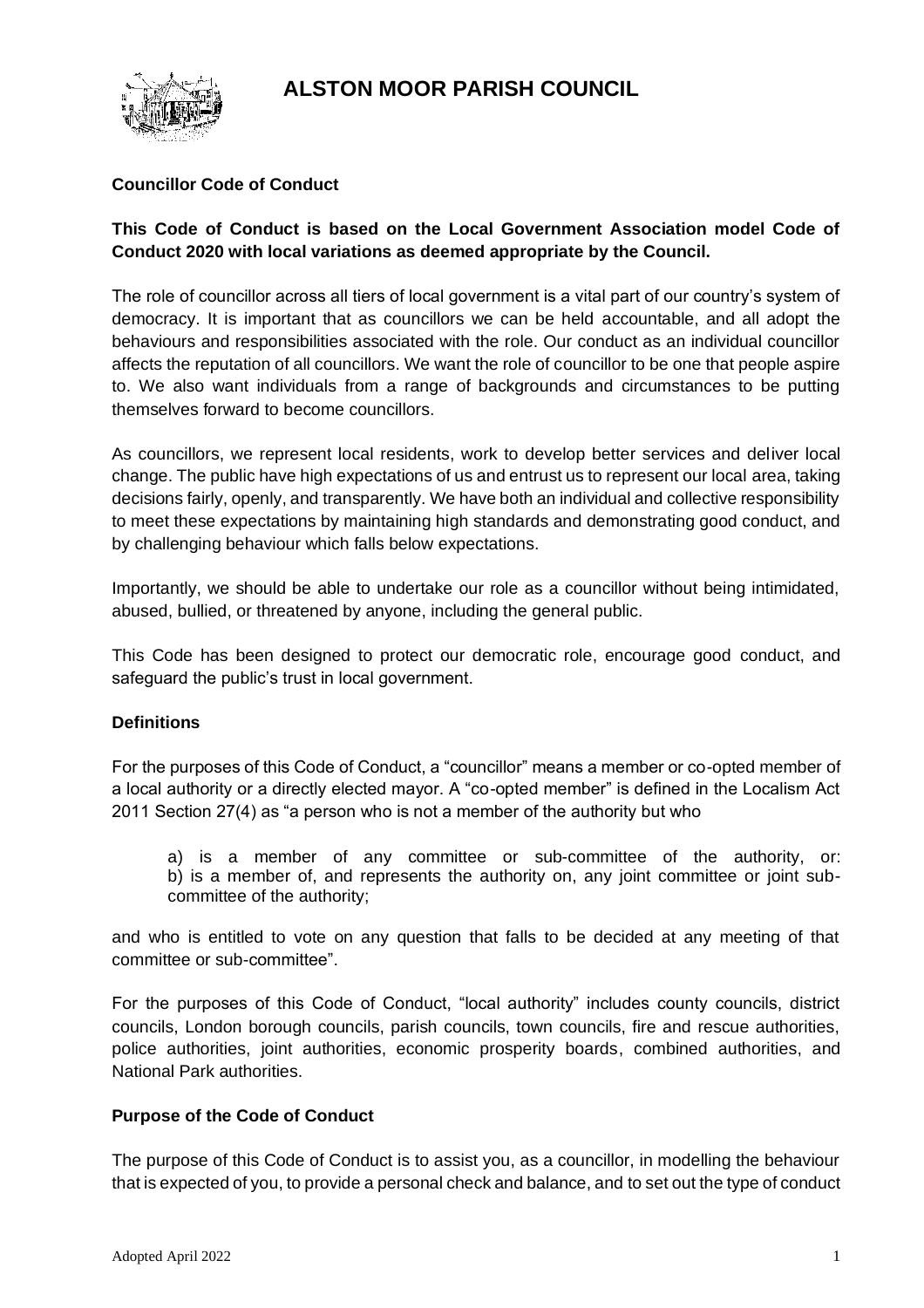that could lead to action being taken against you. It is also to protect you, the public, fellow councillors, local authority officers and the reputation of local government. It sets out general principles of conduct expected of all councillors and your specific obligations in relation to standards of conduct. The LGA encourages the use of support, training and mediation prior to action being taken using the Code. The fundamental aim of the Code is to create and maintain public confidence in the role of councillor and local government.

### **General principles of councillor conduct**

Everyone in public office at all levels; all who serve the public or deliver public services, including ministers, civil servants, councillors, and local authority officers; should uphold the Seven Principles of Public Life, also known as the Nolan Principles.

Building on these principles, the following general principles have been developed specifically for the role of councillor.

In accordance with the public trust placed in me, on all occasions:

- I act with integrity and honesty
- I act lawfully
- I treat all persons fairly and with respect; and
- I lead by example and act in a way that secures public confidence in the role of councillor.

In undertaking my role:

I impartially exercise my responsibilities in the interests of the local community

- I do not improperly seek to confer an advantage, or disadvantage, on any person
- I avoid conflicts of interest
- I exercise reasonable care and diligence; and
- I ensure that public resources are used prudently in accordance with my local authority's requirements and in the public interest.

### **Application of the Code of Conduct**

This Code of Conduct applies to you as soon as you sign your declaration of acceptance of the office of councillor or attend your first meeting as a co-opted member and continues to apply to you until you cease to be a councillor.

This Code of Conduct applies to you when you are acting in your capacity as a councillor which may include when:

- you misuse your position as a councillor;
- Your actions would give the impression to a reasonable member of the public with knowledge of all the facts that you are acting as a councillor. The Code applies to all forms of communication and interaction, including: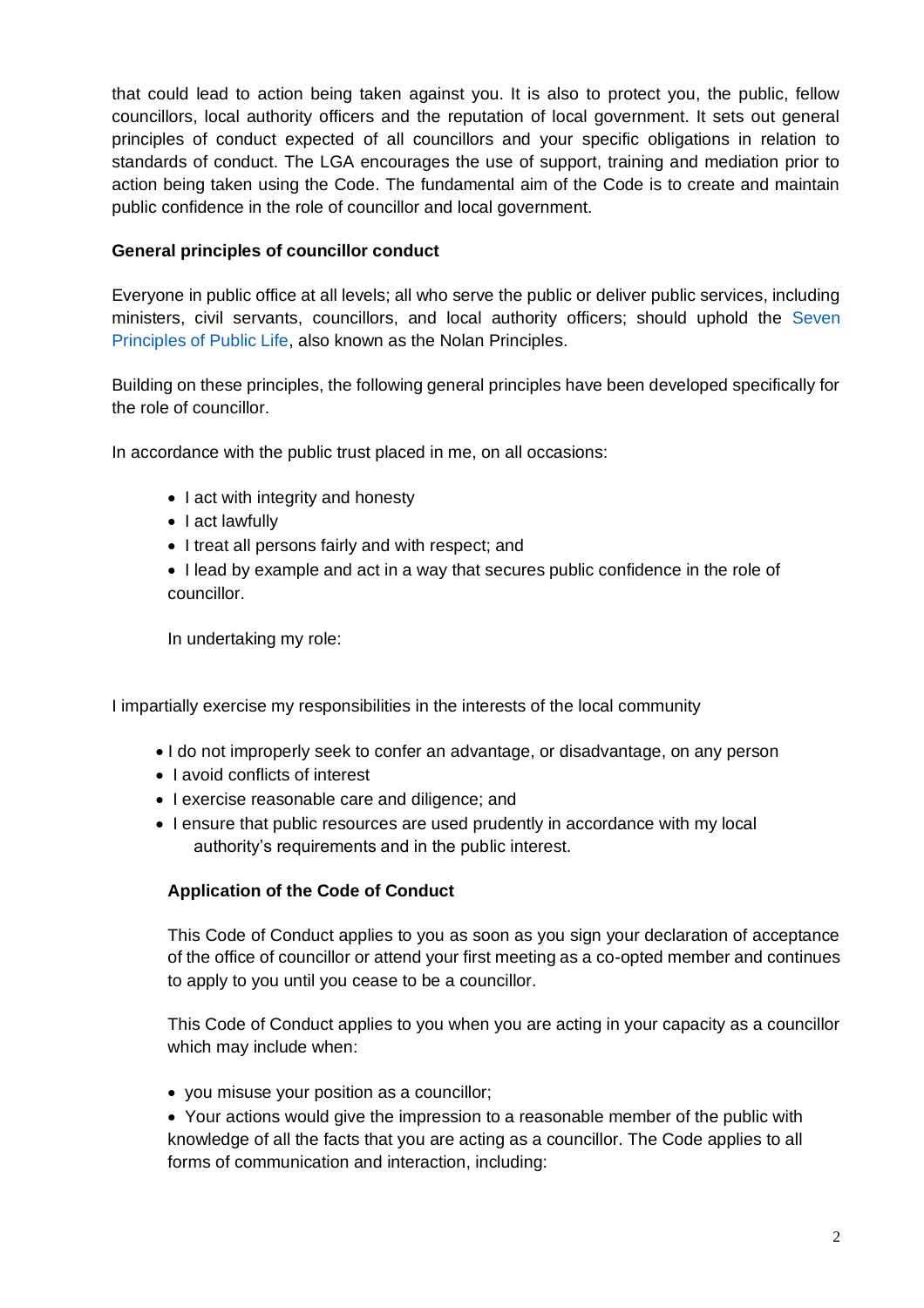- at face-to-face meetings
- at online or telephone meetings
- in written communication
- in verbal communication
- in non-verbal communication
- in electronic and social media communication, posts, statements, and comments.

You are also expected to uphold high standards of conduct and show leadership at all times when acting as a councillor.

Your Monitoring Officer has statutory responsibility for the implementation of the Code of Conduct, and you are encouraged to seek advice from your Monitoring Officer on any matters that may relate to the Code of Conduct. Town and parish councillors are encouraged to seek advice from their Clerk, who may refer matters to the Monitoring Officer.

#### **Standards of councillor conduct**

This section sets out your obligations, which are the minimum standards of conduct required of you as a councillor. Should your conduct fall short of these standards, a complaint may be made against you, which may result in action being taken.

Guidance is included to help explain the reasons for the obligations and how they should be followed.

#### **General Conduct**

#### **1. Respect**

**As a councillor:** 

**1.1 I treat other councillors and members of the public with respect.** 

### **1.2 I treat local authority employees, employees and representatives of partner organisations and those volunteering for the local authority with respect and respect the role they play.**

Respect means politeness and courtesy in behaviour, speech, and in the written word. Debate and having different views are all part of a healthy democracy. As a councillor, you can express, challenge, criticise and disagree with views, ideas, opinions, and policies in a robust but civil manner. You should not, however, subject individuals, groups of people or organisations to personal attack.

In your contact with the public, you should treat them politely and courteously. Rude and offensive behaviour lowers the public's expectations and confidence in councillors.

In return, you have a right to expect respectful behaviour from the public. If members of the public are being abusive, intimidatory or threatening you are entitled to stop any conversation or interaction in person or online and report them to the local authority, the relevant social media provider, or the police. This also applies to fellow councillors, where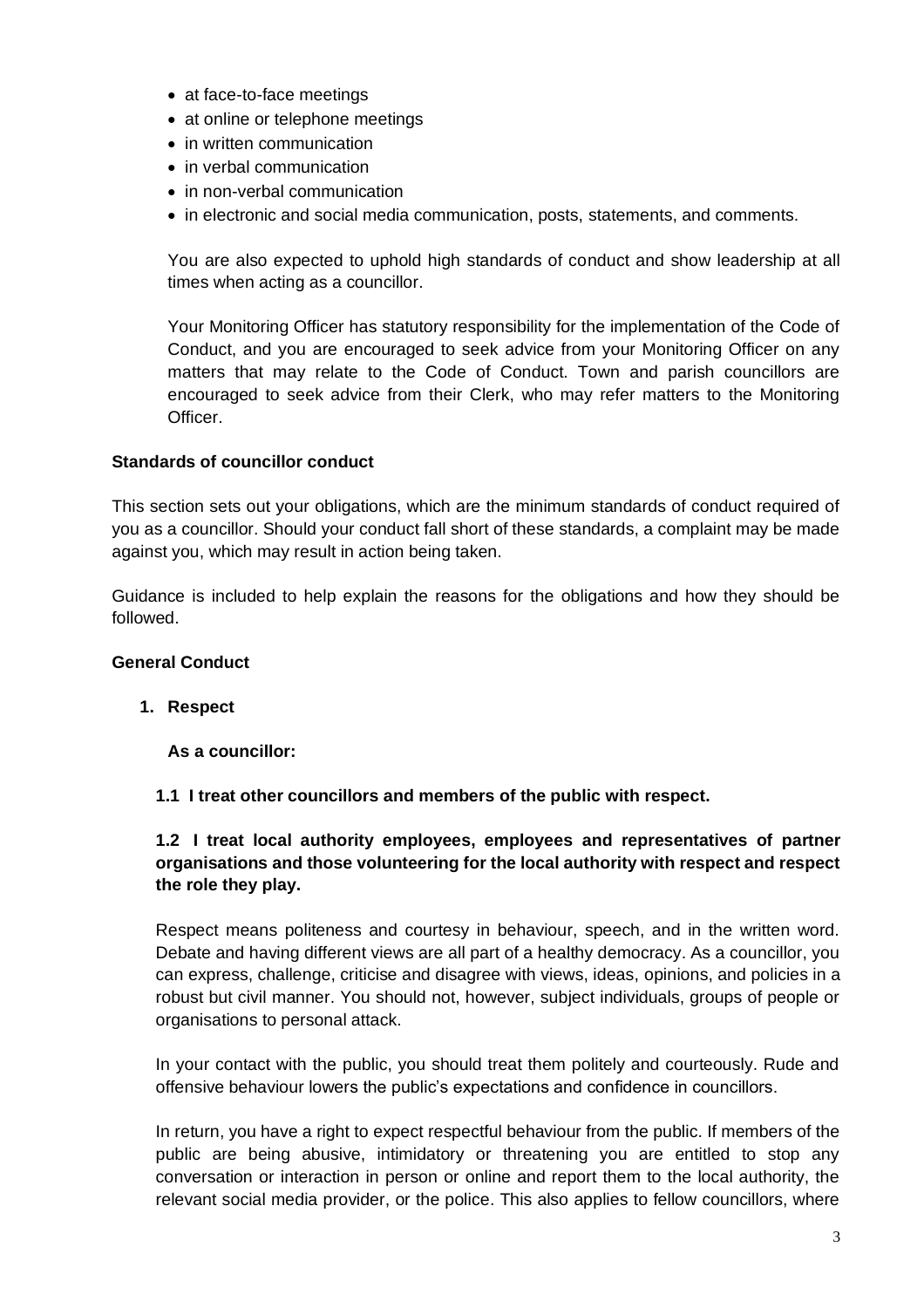action could then be taken under the Councillor Code of Conduct, and local authority employees, where concerns should be raised in line with the local authority's councillorofficer protocol.

## **2. Bullying, harassment, and discrimination**

### **As a councillor:**

# **2.1 I do not bully any person. 2.2 I do not harass any person. 2.3 I promote equalities and do not discriminate unlawfully against any person.**

The Advisory, Conciliation and Arbitration Service (ACAS) characterises bullying as offensive, intimidating, malicious or insulting behaviour, an abuse or misuse of power through means that undermine, humiliate, denigrate, or injure the recipient. Bullying might be a regular pattern of behaviour or a one-off incident, happen face-to-face on social media, in emails or phone calls, happen in the workplace or at work social events and may not always be obvious or noticed by others.

The Protection from Harassment Act 1997 defines harassment as conduct that causes alarm or distress or puts people in fear of violence and must involve such conduct on at least two occasions. It can include repeated attempts to impose unwanted communications and contact upon a person in a manner that could be expected to cause distress or fear in any reasonable person.

Unlawful discrimination is where someone is treated unfairly because of a protected characteristic. Protected characteristics are specific aspects of a person's identity defined by the Equality Act 2010. They are age, disability, gender reassignment, marriage and civil partnership, pregnancy and maternity, race, religion or belief, sex, and sexual orientation.

The Equality Act 2010 places specific duties on local authorities. Councillors have a central role to play in ensuring that equality issues are integral to the local authority's performance and strategic aims, and that there is a strong vision and public commitment to equality across public services.

# **3. Impartiality of officers of the council**

# **As a councillor:**

## **3.1 I do not compromise, or attempt to compromise, the impartiality of anyone who works for, or on behalf of, the local authority.**

Officers work for the local authority as a whole and must be politically neutral (unless they are political assistants). They should not be coerced or persuaded to act in a way that would undermine their neutrality. You can question officers in order to understand, for example, their reasons for proposing to act in a particular way, or the content of a report that they have written. However, you must not try and force them to act differently, change their advice, or alter the content of that report, if doing so would prejudice their professional integrity.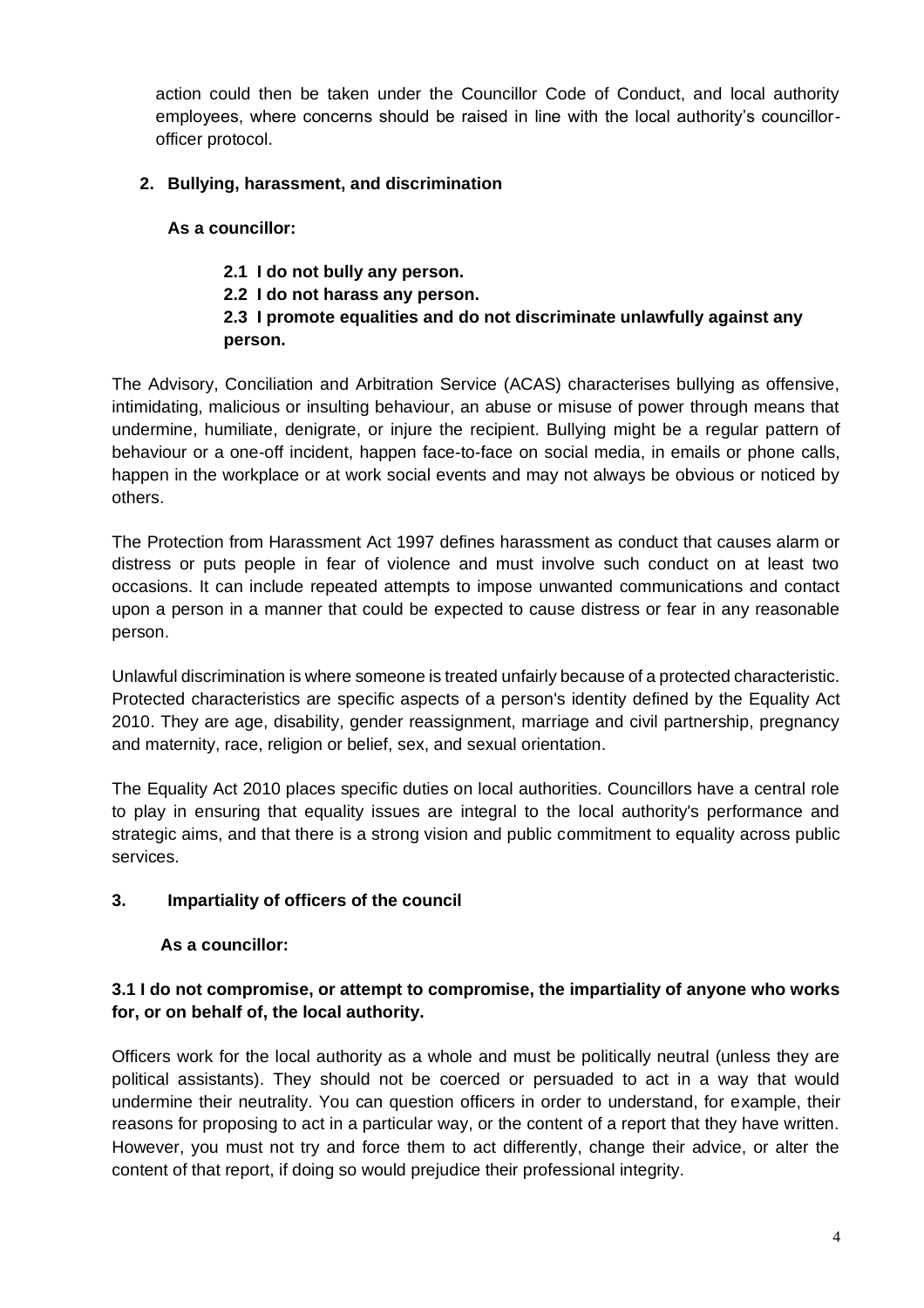### **4. Confidentiality and access to information**

## **As a councillor:**

- **4.1 I do not disclose information:** 
	- **a. given to me in confidence by anyone**
	- **b. acquired by me which I believe, or ought reasonably to be aware, is of a confidential nature, unless** 
		- **i. I have received the consent of a person authorised to give it;**
		- **ii. I am required by law to do so;**

**iii. the disclosure is made to a third party for the purpose of obtaining professional legal advice provided that the third party agrees not to disclose the information to any other person; or** 

- **iv the disclosure is:**
- **1. reasonable and in the public interest; and**
- **2. made in good faith and in compliance with the reasonable requirements of the local authority; and**
- **3. I have consulted the Monitoring Officer prior to its release.**

**4.2 I do not improperly use knowledge gained solely as a result of my role as a councillor for the advancement of myself, my friends, my family members, my employer, or my business interests.** 

### **4.2 I do not prevent anyone from getting information that they are entitled to by law.**

Local authorities must work openly and transparently, and their proceedings and printed materials are open to the public, except in certain legally defined circumstances. You should work on this basis, but there will be times when it is required by law that discussions, documents, and other information relating to or held by the local authority must be treated in a confidential manner. Examples include personal data relating to individuals or information relating to ongoing negotiations.

# **5.Disrepute**

# **As a councillor:**

# **5.1 I do not bring my role or local authority into disrepute.**

As a Councillor, you are trusted to make decisions on behalf of your community and your actions and behaviour are subject to greater scrutiny than that of ordinary members of the public. You should be aware that your actions might have an adverse impact on you, other councillors and/or your local authority and may lower the public's confidence in your or your local authority's ability to discharge your/it's functions. For example, behaviour that is considered dishonest and/or deceitful can bring your local authority into disrepute.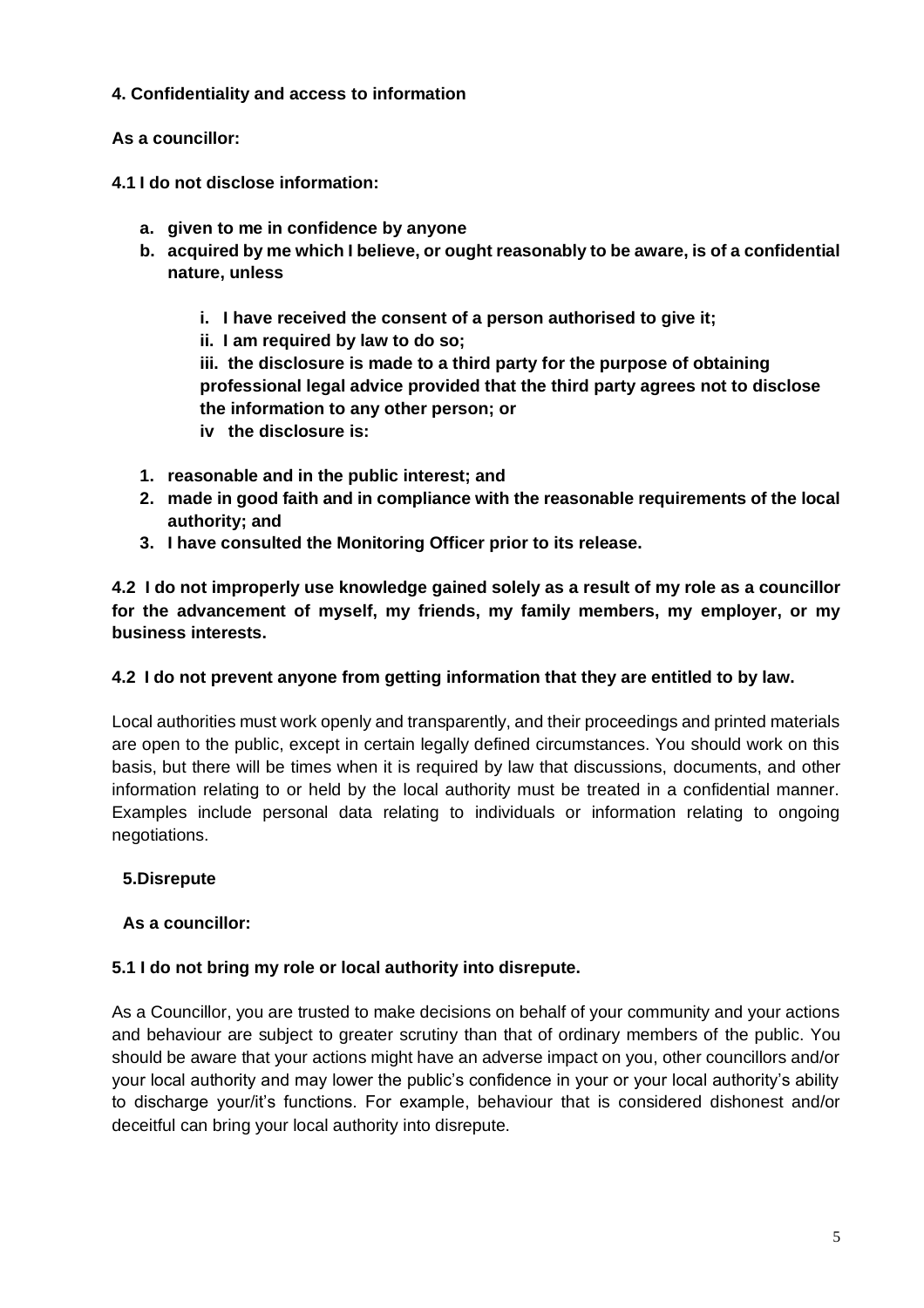You are able to hold the local authority and fellow councillors to account and are able to constructively challenge and express concern about decisions and processes undertaken by the council whilst continuing to adhere to other aspects of this Code of Conduct.

### **6. Use of position**

### **As a councillor:**

### **6.1 I do not use, or attempt to use, my position improperly to the advantage or disadvantage of myself or anyone else.**

Your position as a member of the local authority provides you with certain opportunities, responsibilities, and privileges, and you make choices all the time that will impact others. However, you should not take advantage of these opportunities to further your own or others' private interests or to disadvantage anyone unfairly.

#### **7. Use of local authority resources and facilities**

#### **As a councillor:**

#### **7.1 I do not misuse council resources.**

#### **7.2 I will, when using the resources of the local or authorising their use by others:**

- **a. act in accordance with the local authority's requirements; and**
- **b. ensure that such resources are not used for political purposes.**

You may be provided with resources and facilities by the local authority to assist you in carrying out your duties as a councillor.

Examples include:

- office support
- stationery
- equipment such as phones, and computers
- transport
- access and use of local authority buildings and rooms.

These are given to you to help you carry out your role as a councillor more effectively and are not to be used for business or personal gain. They should be used in accordance with the purpose for which they have been provided and the local authority's own policies regarding their use.

#### **Complying with the Code of Conduct As a Councillor:**

#### **8.1 I undertake Code of Conduct training provided by my local authority.**

**8.2 I cooperate with any Code of Conduct investigation and/or determination.**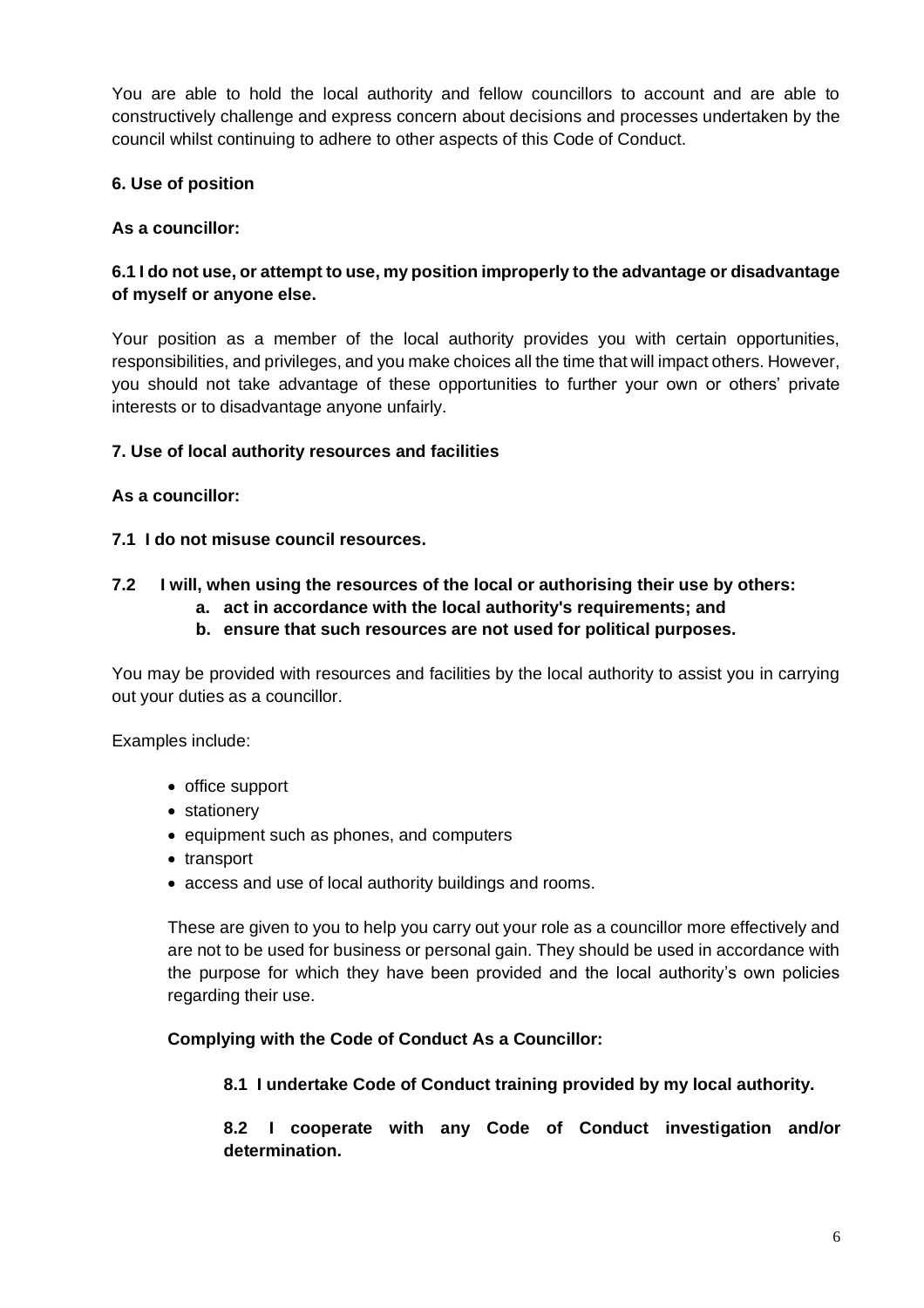### **8.3 I do not intimidate or attempt to intimidate any person who is likely to be involved with the administration of any investigation or proceedings.**

# **8.4 I comply with any sanction imposed on me following a finding that I have breached the Code of Conduct.**

It is extremely important for you as a councillor to demonstrate high standards, for you to have your actions open to scrutiny and for you not to undermine public trust in the local authority or its governance. If you do not understand or are concerned about the local authority's processes in handling a complaint you should raise this with your Monitoring Officer.

## **Protecting your reputation and the reputation of the local authority**

### **9. Interests**

### **As a councillor:**

## **9.1 I register and disclose my interests.**

Section 29 of the Localism Act 2011 requires the Monitoring Officer to establish and maintain a register of interests of members of the authority.

You need to register your interests so that the public, local authority employees and fellow councillors know which of your interests might give rise to a conflict of interest. The register is a public document that can be consulted when (or before) an issue arises. The register also protects you by allowing you to demonstrate openness and a willingness to be held accountable. You are personally responsible for deciding whether or not you should disclose an interest in a meeting, but it can be helpful for you to know early on if others think that a potential conflict might arise. It is also important that the public know about any interest that might have to be disclosed by you or other councillors when making or taking part in decisions, so that decision making is seen by the public as open and honest. This helps to ensure that public confidence in the integrity of local governance is maintained.

You should note that failure to register or disclose a disclosable pecuniary interest as set out in Table 1, is a criminal offence under the Localism Act 2011.

Appendix B sets out the detailed provisions on registering and disclosing interests. If in doubt, you should always seek advice from your Monitoring Officer.

### **10. Gifts and hospitality**

### **As a councillor:**

**10.1 I do not accept gifts or hospitality, irrespective of estimated value, which could give rise to real or substantive personal gain or a reasonable suspicion of influence on my part to show favour from persons seeking to acquire, develop or do business with the local authority or from persons who may apply to the local authority for any permission, licence, or other significant advantage.**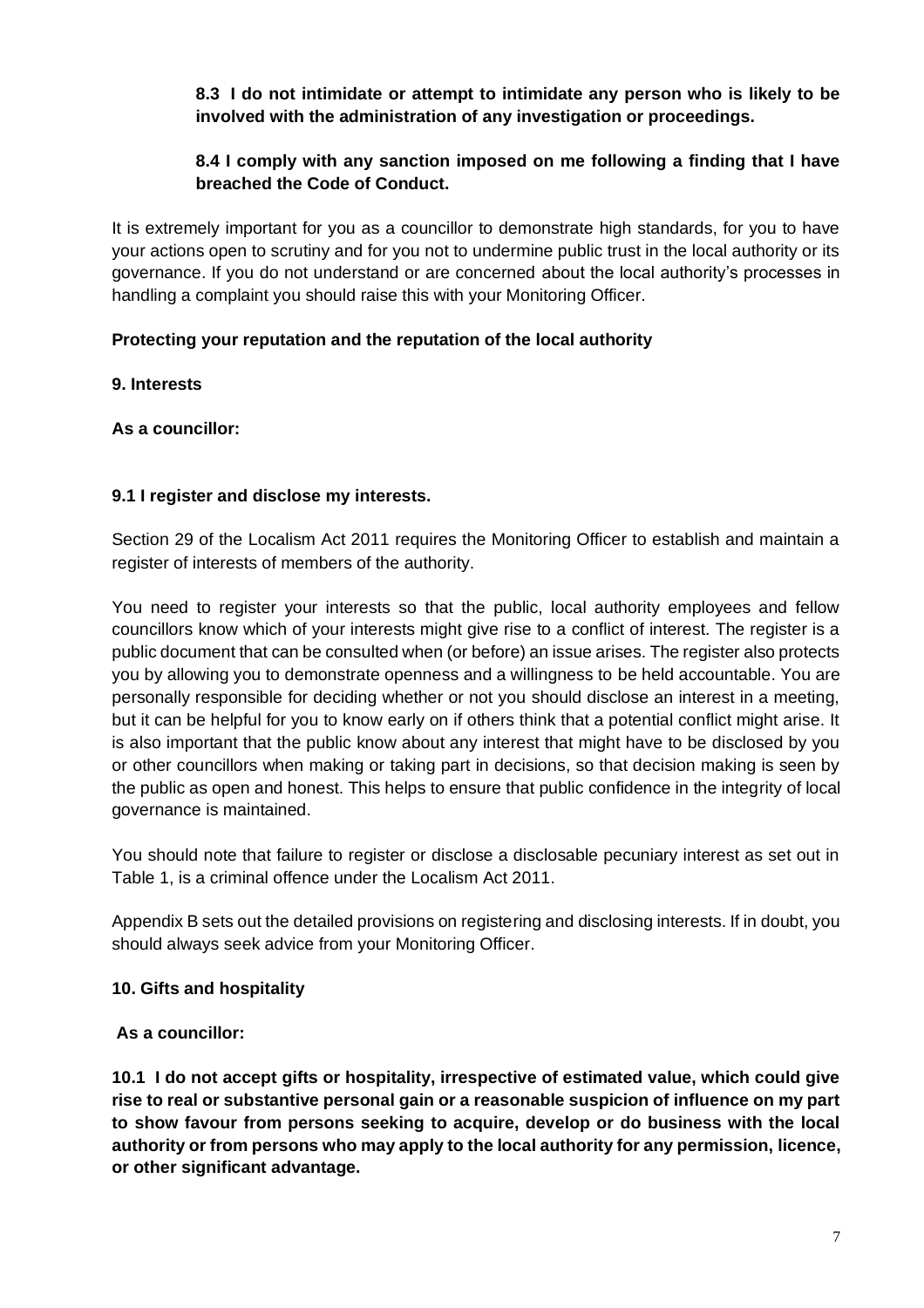### **10.2 I register with the Monitoring Officer any gift or hospitality with an estimated value of at least £50 within 28 days of its receipt.**

### **10.3 I register with the Monitoring Officer any significant gift or hospitality that I have been offered but have refused to accept.**

In order to protect your position and the reputation of the local authority, you should exercise caution in accepting any gifts or hospitality which are (or which you reasonably believe to be) offered to you because you are a councillor. The presumption should always be not to accept significant gifts or hospitality. However, there may be times when such a refusal may be difficult if it is seen as rudeness in which case, you could accept it but must ensure it is publicly registered. However, you do not need to register gifts and hospitality which are not related to your role as a councillor, such as Christmas gifts from your friends and family. It is also important to note that it is appropriate to accept normal expenses and hospitality associated with your duties as a councillor. If you are unsure, do contact your Monitoring Officer for guidance.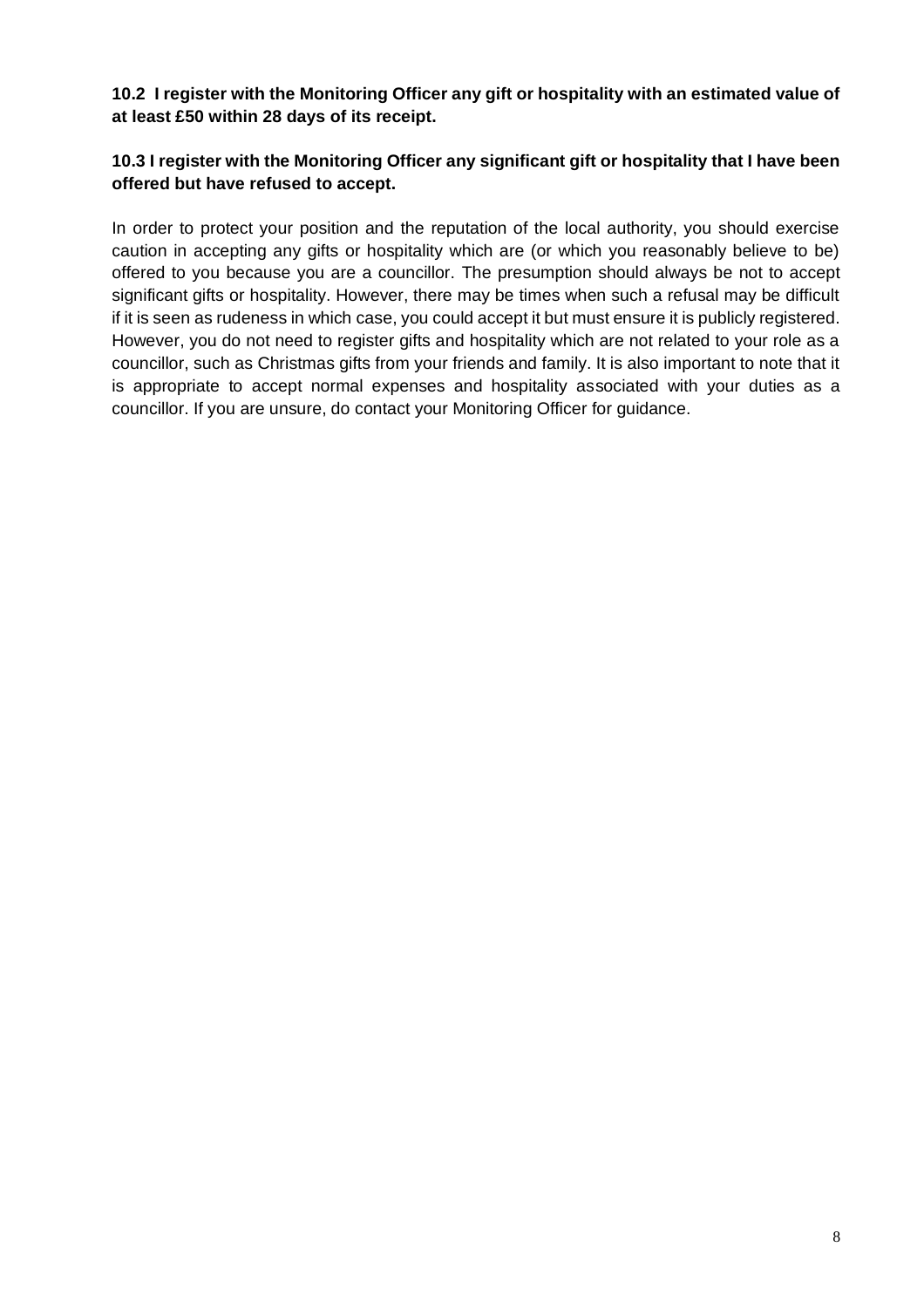## **Appendix A – The Seven Principles of Public Life**

The principles are:

#### **Selflessness**

Holders of public office should act solely in terms of the public interest.

#### **Integrity**

Holders of public office must avoid placing themselves under any obligation to people or organisations that might try inappropriately to influence them in their work. They should not act or take decisions in order to gain financial or other material benefits for themselves, their family, or their friends. They must disclose and resolve any interests and relationships.

#### **Objectivity**

Holders of public office must act and take decisions impartially, fairly and on merit, using the best evidence and without discrimination or bias.

#### **Accountability**

Holders of public office are accountable to the public for their decisions and actions and must submit themselves to the scrutiny necessary to ensure this.

### **Openness**

Holders of public office should act and take decisions in an open and transparent manner. Information should not be withheld from the public unless there are clear and lawful reasons for so doing.

#### **Honesty**

Holders of public office should be truthful.

#### **Leadership**

Holders of public office should exhibit these principles in their own behaviour. They should actively promote and robustly support the principles and be willing to challenge poor behaviour wherever it occurs.

#### **Appendix B - Registering interests**

Within 28 days of becoming a member or your re-election or re-appointment to office you must register with the Monitoring Officer the interests which fall within the categories set out in **Table 1**  (**Disclosable Pecuniary Interests**) which are as described in "The Relevant Authorities (Disclosable Pecuniary Interests) Regulations 2012". You should also register details of your other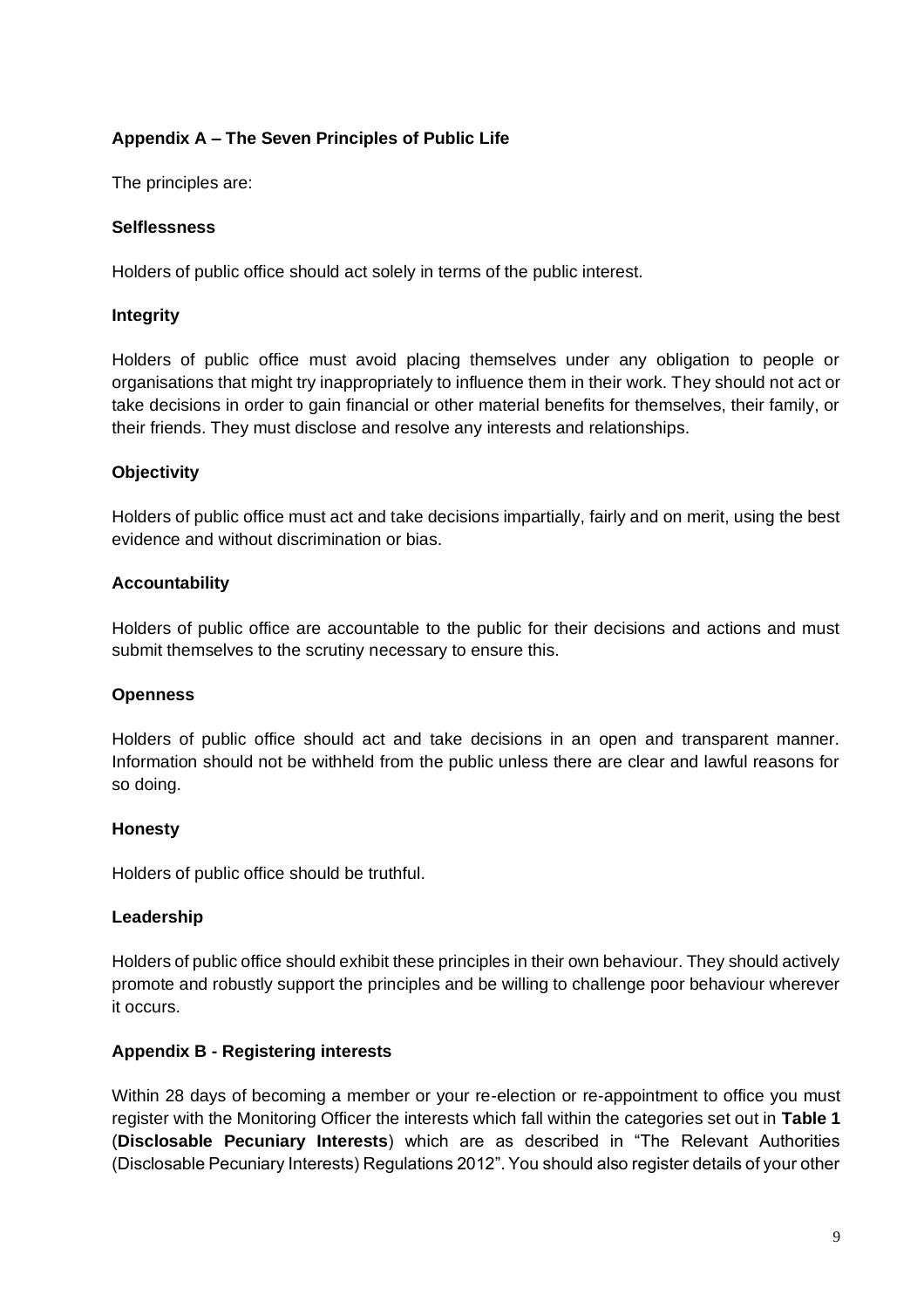personal interests which fall within the categories set out in **Table 2** (**Other Registerable Interests**).

"**Disclosable pecuniary interest"** means an interest of yourself, or of your partner if you are aware of your partner's interest, within the descriptions set out in Table 1 below.

**"Partner"** means a spouse or civil partner, or a person with whom you are living as husband or wife, or a person with whom you are living as if you are civil partners.

- 1. You must ensure that your register of interests is kept up-to-date and within 28 days of becoming aware of any new interest, or of any change to a registered interest, notify the Monitoring Officer.
- 2. A 'sensitive interest' is as an interest which, if disclosed, could lead to the councillor, or a person connected with the councillor, being subject to violence or intimidation.
- 3. Where you have a 'sensitive interest' you must notify the Monitoring Officer with the reasons why you believe it is a sensitive interest. If the Monitoring Officer agrees they will withhold the interest from the public register.

#### **Non participation in case of disclosable pecuniary interest**

- 4. Where a matter arises at a meeting which directly relates to one of your Disclosable Pecuniary Interests as set out in **Table 1**, you must disclose the interest, not participate in any discussion, or vote on the matter and must not remain in the room/meeting unless you have been granted a dispensation. In addition, you may speak on the matter only if members of the public are also allowed to speak and having spoken you must leave the room/meeting. If it is a 'sensitive interest', you do not have to disclose the nature of the interest, just that you have an interest. Dispensation may be granted in limited circumstances, to enable you to participate and vote on a matter in which you have a disclosable pecuniary interest.
- 5. Where you have a disclosable pecuniary interest on a matter to be considered or is being considered by you as a Cabinet member in exercise of your executive function, you must notify the Monitoring Officer of the interest and must not take any steps or further steps in the matter apart from arranging for someone else to deal with it

#### **Disclosure of Other Registrable Interests**

6. Where a matter arises at a meeting which *directly relates* to one of your Other Registrable Interests (as set out in Table 2), you must disclose the interest. If you have such an interest, you must consider whether a reasonable member of the public, knowing all the facts, would think the

interest such that it may influence the way you vote. If the ordinary person would think that the interest may influence your vote, then you should not participate in the matter. In these circumstances you may speak on the matter only if members of the public are also allowed to speak at the meeting but otherwise must not take part in any discussion or vote on the matter. If it is a 'sensitive interest', you do not have to disclose the nature of the interest.

#### **Disclosure of Non- Registrable Interests**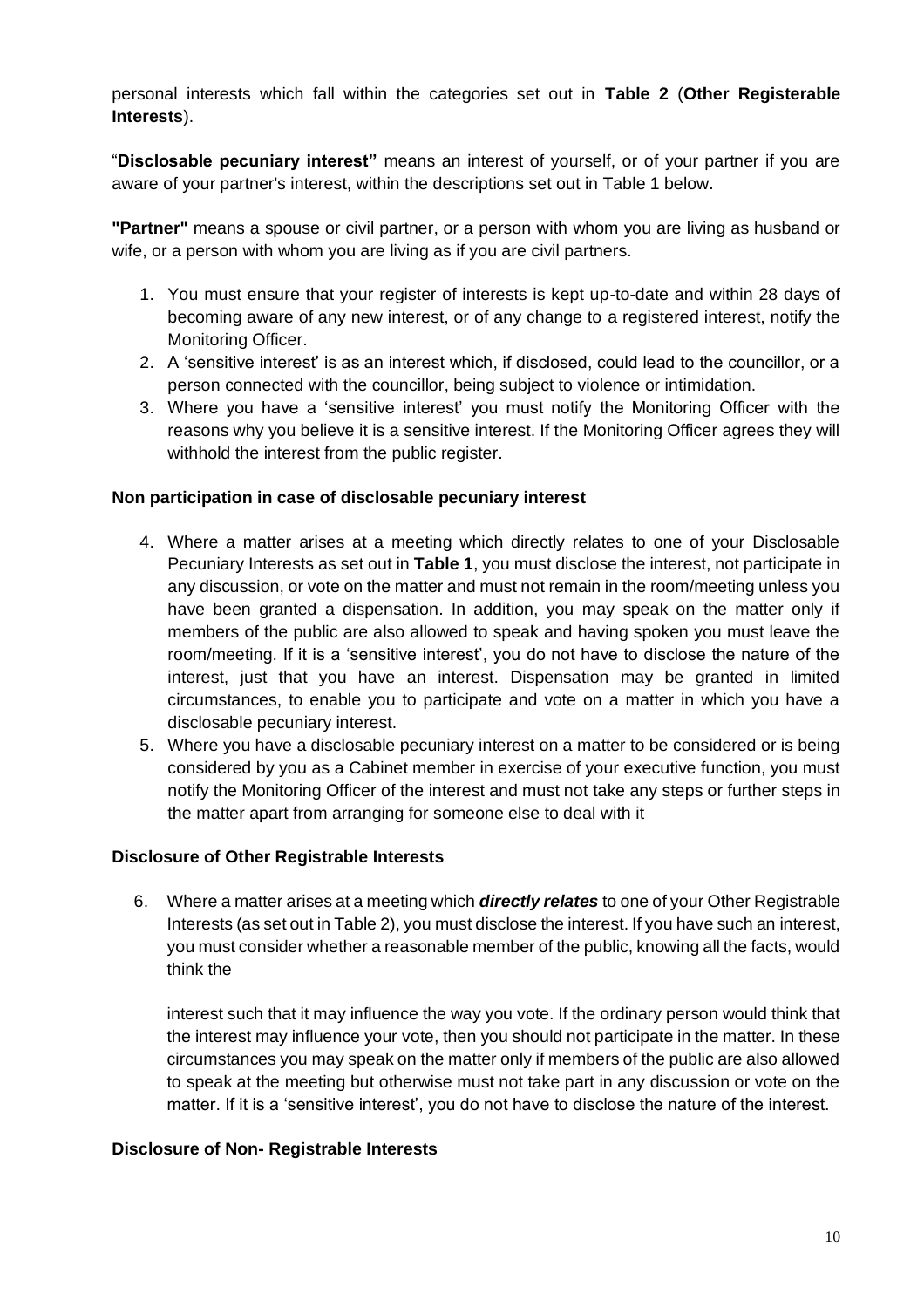- 7. Where a matter arises at a meeting which *directly relates* to your financial interest or well-being (and is not a Disclosable Pecuniary Interest set out in Table 1) or a financial interest or well-being of a relative or close associate, you must disclose the interest. You may speak on the matter only if members of the public are also allowed to speak at the meeting but otherwise must not take part in any discussion or vote on the matter unless you have been granted a dispensation. If it is a 'sensitive interest', you do not have to disclose the nature of the interest.
- 8. Where a matter arises at a meeting which *affects*
	- a. your own financial interest or well-being;
	- b. afinancialinterestorwell-beingofafriend,relative,closeassociate;or
	- **c.** a body included in those you need to disclose under Disclosable Pecuniary Interests as set out in **Table 1**

you must disclose the interest. In order to determine whether may participate in the meeting after disclosing your interest the following test should be applied

9. Where a matter *affects* your financial interest or well-being so that a reasonable member of the public knowing all the facts would believe that it may affect your view of the wider public interest.

a. you may speak on the matter only if members of the public are also allowed to speak at the meeting but otherwise must not take part in any discussion or vote on the matter.

- b. If it is a 'sensitive interest', you do not have to disclose the nature of the interest.
- 10. Where you have a personal interest in any business of your authority and you have made an executive decision in relation to that business, you must make sure that any written statement of that decision records the existence and nature of your interest.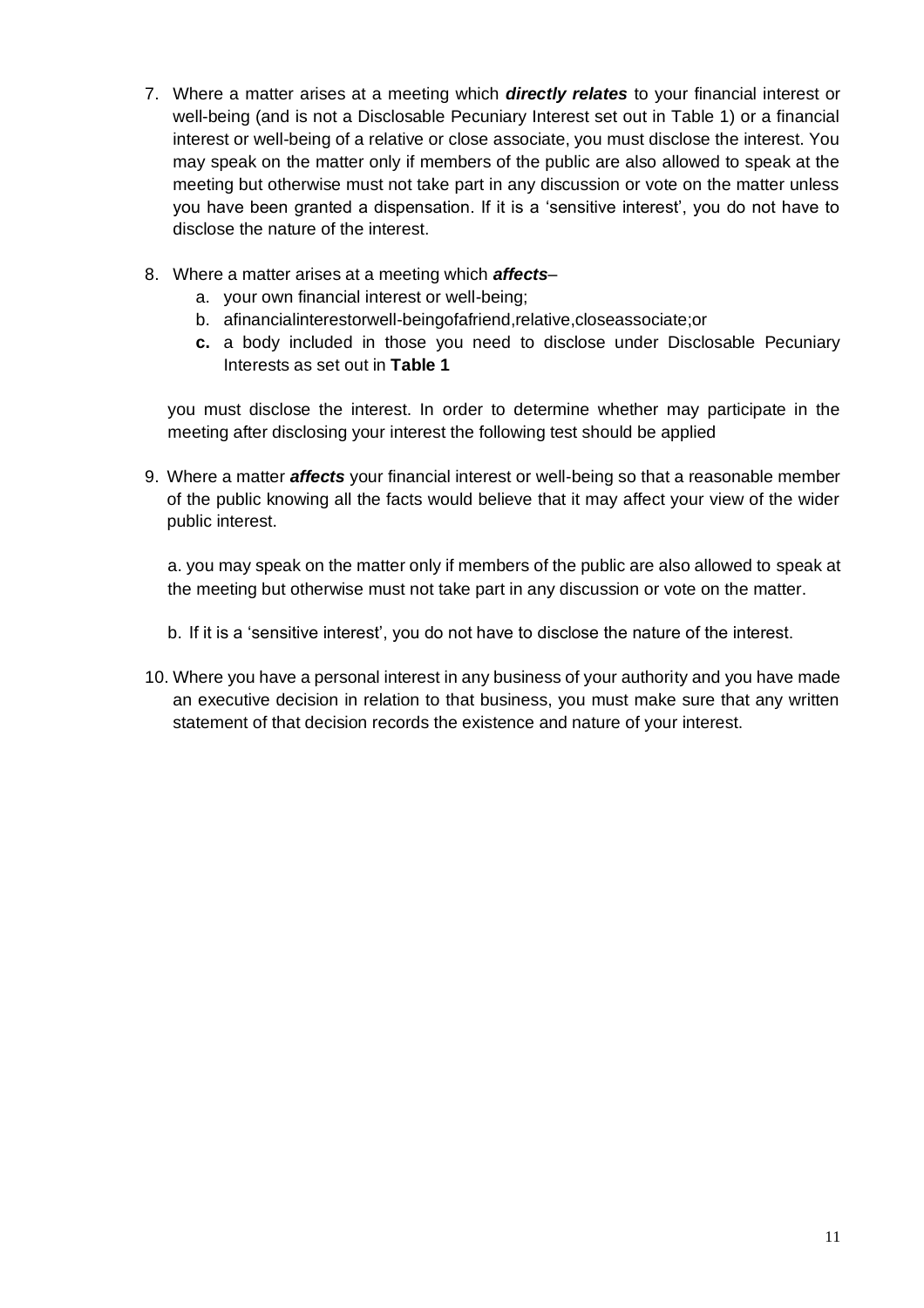# **Table 1: Disclosable Pecuniary Interests**

This table sets out the explanation of Disclosable Pecuniary Interests as set out in the Relevant Authorities (Disclosable Pecuniary Interests) Regulations 2012.

| <b>Subject</b>                                    | <b>Description</b>                                                                                                                                                                                                                                                                                                                                                                                                                                                    |
|---------------------------------------------------|-----------------------------------------------------------------------------------------------------------------------------------------------------------------------------------------------------------------------------------------------------------------------------------------------------------------------------------------------------------------------------------------------------------------------------------------------------------------------|
| Employment,<br>office,<br>profession, or vocation | Any employment, office, trade, profession, or vocation carried<br>trade, on for profit or gain.                                                                                                                                                                                                                                                                                                                                                                       |
|                                                   | [Any unpaid directorship.]                                                                                                                                                                                                                                                                                                                                                                                                                                            |
| Sponsorship                                       | Any payment or provision of any other financial benefit (other<br>than from the council) made to the councillor during the<br>previous 12- month period for expenses incurred by him/her<br>in carrying out his/her duties as a councillor, or towards his/her<br>election expenses.                                                                                                                                                                                  |
|                                                   | This includes any payment or financial benefit from a trade<br>union within the meaning of the Trade Union and Labour<br>Relations (Consolidation) Act 1992.                                                                                                                                                                                                                                                                                                          |
| <b>Contracts</b>                                  | Any contract made between the councillor or his/her spouse<br>or civil partner or the person with whom the councillor is living<br>as if they were spouses/civil partners (or a firm in which such<br>person is a partner, or an incorporated body of which such<br>person is a director <sup>*</sup> or a body that such person has a<br>beneficial interest in the securities of*) and the council<br>(a) under which goods or services are to be provided or works |
|                                                   | are to be executed; and<br>(b) which has not been fully discharged.                                                                                                                                                                                                                                                                                                                                                                                                   |
| <b>Land and Property</b>                          | Any beneficial interest in land which is within the area of the<br>council.                                                                                                                                                                                                                                                                                                                                                                                           |
|                                                   | 'Land' excludes an easement, servitude, interest or right in or<br>over land which does not give the councillor or his/her spouse<br>or civil partner or the person with whom the councillor is living<br>as if they were spouses/ civil partners (alone or jointly with<br>another) a right to occupy or to receive income.                                                                                                                                          |
| Licenses                                          | Any licence (alone or jointly with others) to occupy land in the<br>area of the council for a month or longer                                                                                                                                                                                                                                                                                                                                                         |
|                                                   | Any tenancy where (to the councillor's knowledge)—                                                                                                                                                                                                                                                                                                                                                                                                                    |
| <b>Corporate tenancies</b>                        | (a) the landlord is the council; and                                                                                                                                                                                                                                                                                                                                                                                                                                  |
|                                                   | $(6)$ the tenant is a body that the councillor, or his/her spouse<br>or civil partner or the person with whom the councillor is living                                                                                                                                                                                                                                                                                                                                |